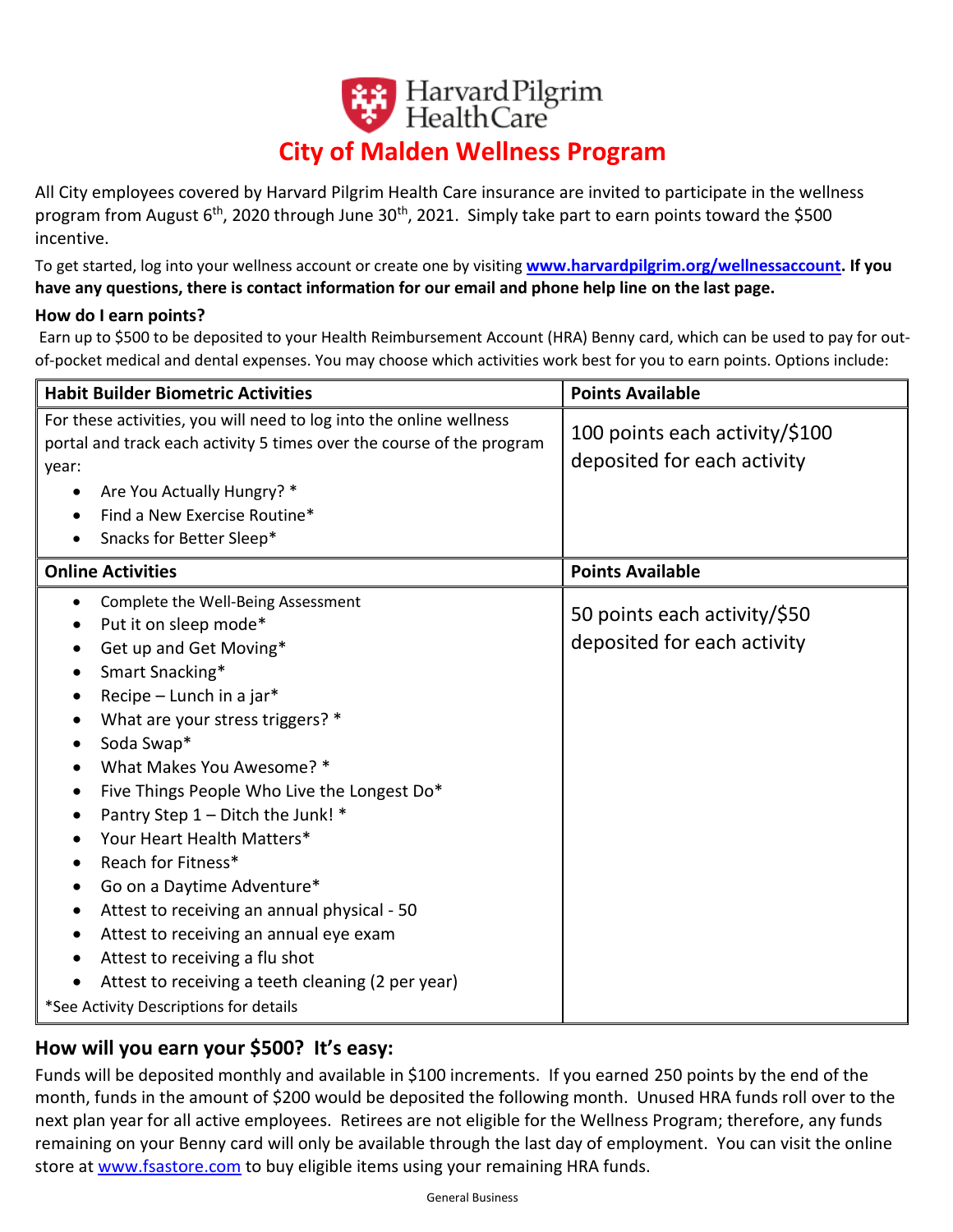

## **Activity Descriptions**

**Get Up and Get Moving:** To complete this, watch the video and answer quiz.

Did you know that even short walks can be beneficial to your health and well-being? Watch this video and learn the benefits of moving more throughout the day. After the 1:03 minute video, answer 2 out of 3 questions correctly to earn your points for this activity. Want some more inspiration? Read [8 Tips to Increase Your Walking](https://de6hrpomfndxh.cloudfront.net/Video+Licensing/10+LIMEADE+GUIDE+Walking.pdf).

**Smart Snacking:** To complete this challenge, choose healthy snacks on at least **4** separate days throughout the program. Contrary to its reputation, snacking isn't bad. In fact, choosing healthy snacks can sustain energy, stabilize blood sugar and reduce unhealthy cravings. The key is to reach for what not only tastes good but is also good for you. Do this at least four times to complete this activity.

#### **Recipe- Lunch in a Jar:** To complete this, watch the recipe demo.

Tired of your same old lunch routine? Watch the 0:41 video and get inspired to create your own colorful and nutritious lunch! This is an easy way to use up leftovers you may have, and even make your lunches a few days in advance. There are infinite ways to mix and match ingredients so experiment and find your favorite. You can get [this recipe here](https://de6hrpomfndxh.cloudfront.net/Video+Licensing/28+LIMEADE+RECIPE+Rainbow+Ready+Lunch.pdf)

#### **What Are Your Stress Triggers?** To complete this, write down your stress triggers.

A stress "trigger" is when a person, location or event immediately sends stress signals to your body, causing you to stress out. These stress triggers are important to recognize and identify - the better you understand your triggers, the better equipped you'll be to manage your stress and anxiety.

Stress can cause physical and emotional reactions like sweating, headaches, stomachaches, nausea, panic, anger and many other responses. Stress triggers can be things like:

- your physical environment like lighting, noises, smells or colors
- people or groups of people
- events both planned or unexpected, positive or negative
- fears or things out of our control
- workplace events like workload, new job or new boss

**Soda Swap:** To complete this activity, swap your soda for water on **5** days throughout the program. According to the Centers for Disease Control, sugar-sweetened beverages like soda are associated with obesity, Type 2 Diabetes, heart disease, kidney disease, non-alcoholic liver damage, tooth decay, cavities, and gout. Water is the best choice over both regular and diet soda. So, kick your soda habit for 5 days and see how your body feels.

**What Makes You Awesome?** Use a notebook, journal, sticky note or even a paper napkin to write down your good qualities or characteristics. Your good qualities can be things like personality traits, characteristics, or behaviors. It may be the words that another person uses to describe who you are, or it could be the qualities you've been working on developing in your life. Simply jot down the phrases or adjectives that you feel suit you best.

**Put it on sleep mode:** To complete this challenge, **power down 30 minutes before bed** on at least **2** separate days. Our electronic devices are fun and useful, but their light-emitting screens suppress sleep-inducing melatonin - and that makes it hard to get a good night's sleep. Three times a week, power down your electronics at least 30 minutes before bed and start a new bedtime routine.

You're not alone if you're on your phone at bedtime - many people use electronics within the hour before bed. A few days a week, try giving your device a rest so that you can rest. Powering down allows your mind to relax — that's when melatonin kicks in and makes you sleepy.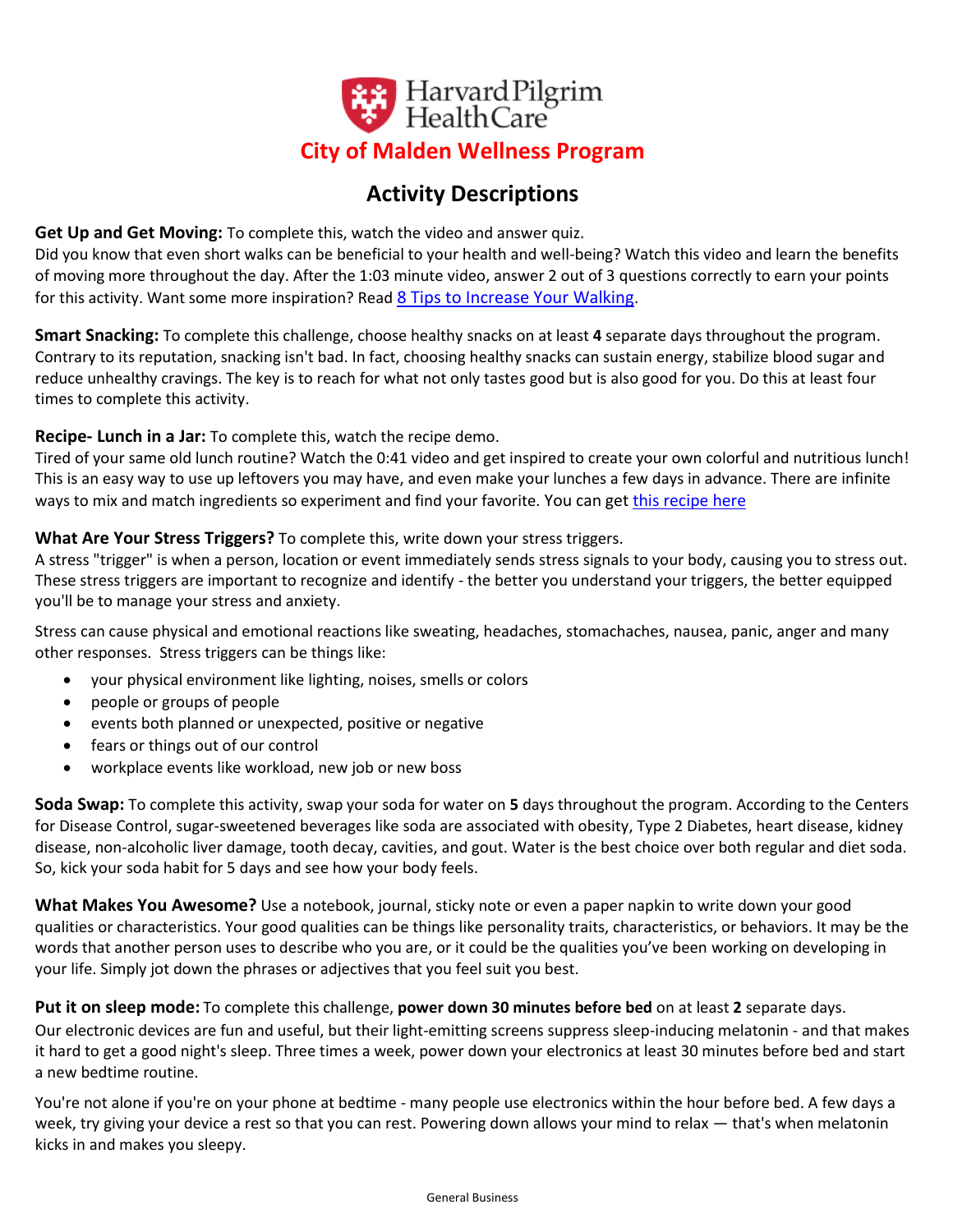A good technique to help you achieve a device-free night is to leave your phone on the other side of the room, so you're not tempted to reach for it from bed. If your mind is racing, jot your thoughts in a notebook. If you need something to help you wind down, thumb through a magazine, read a book or listen to calming music.

**Five Things People Who Live the Longest Do:** To complete this activity, watch the video and answer a few quiz questions. In the so-called Blue Zones of the world, where communities of people tend to live well into their 90s and 100s, commonalities were found to be contributing factors to their long and healthy lives. Watch this 1:03 video and learn more. Answer 2 out of 3 questions correctly to earn your points for this activity. Read [How to Live to Be 100](https://de6hrpomfndxh.cloudfront.net/Video+Licensing/15+LIMEADE+GUIDE+Longevity.pdf) for more ideas about this topic.

**Pantry Step 1 – Ditch the Junk!** Healthy eating starts with the food you've got on hand. So, set aside an hour, turn on some music and prepare those shelves for healthy meals ahead! Clear your pantry of packaged, highly processed foods so that you won't be tempted to use them in your next meal. Not sure what to toss? Read below to learn more. When it comes to cleaning the pantry, here's what to toss:

- Anything past its expiration date
- Highly processed items (chips, cookies, crackers and soda)
- Anything that falls into the "box mix" category
- Foods with trans fats, artificial food coloring, artificial sweeteners or high-fructose corn syrup (check those labels)
- Low-cal drink mix (you're better off with water)

**Your Heart Health Matters:** Do you know what it means to have a healthy heart? Learn more about healthy heart habits, like visiting your primary-care physician and getting a check-up. Other important healthy heart habits include eating right, exercising, getting your cholesterol levels checked and monitoring your blood pressure. Use this activity to talk to your family or friends about healthy heart habits and encourage others to get more physical activity and make healthy food choices every day. Read more about heart-disease and prevention below.

Coronary heart disease (CHD) is the most common cause of death of adults in the United States, so understanding your risk of developing heart disease is important. CHD is when fatty, waxy plaque builds up inside the lining of the arteries, causing narrowing or blockages within the arteries. This buildup is called atherosclerosis, and it can weaken the heart, cause pain and can lead to blood clots, stroke or heart attack.

What can you do to monitor your heart health and prevent heart disease? Visiting your doctor on a regular basis is the best way to learn more about your risk for heart disease. Your doctor can do a blood test, which measures cholesterol levels, triglycerides and blood-sugar levels — all of which can be indicators of heart disease and help measure your potential risk of developing heart disease.

Think about lifestyle changes you can make to support a healthy heart. Your doctor can help make lifestyle recommendations, like quitting smoking, losing weight, being more physically active, making healthy food choices and possibly taking medication. Use the below resource links to learn more about heart health.

**Reach for Fitness:** Being able to identify specific goals is a great way to know where you are, where you want to go and recognize when you've hit milestones. Is your goal something like weight loss, muscle gain, core strength or endurance training? You might have other fitness goals like running a 5k, starting a new activity like golf or preventing injury. Whatever your fitness goals, write down at least one specific goal to help you visualize your target.

**Go on a Daytime Adventure:** Are your weekends filled with obligations or chores? Are you looking for a fun, nearby escape to break up your routine? A short-day trip may be just the trick to get you out of the house and exploring a new location. For this challenge, invite your friends or family for a nearby excursion. Take the opportunity to visit a new place, get out in nature, visit an historical site or just have a picnic somewhere new. Your day trip excursion may depend on the season, so make sure to plan and have fun! Read below for more tips about this activity. Before you hop on the road, do some planning to ensure a fun adventure.